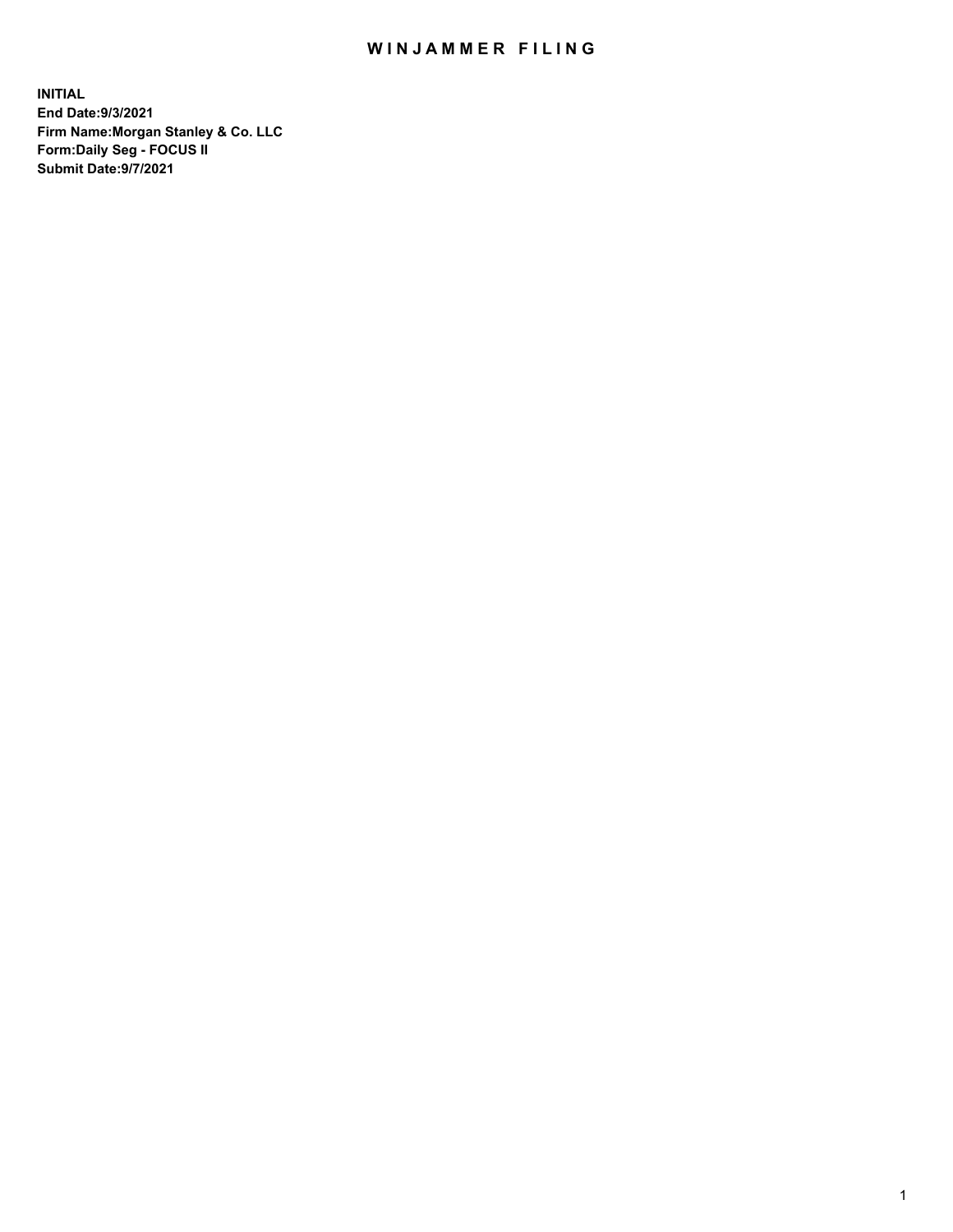**INITIAL End Date:9/3/2021 Firm Name:Morgan Stanley & Co. LLC Form:Daily Seg - FOCUS II Submit Date:9/7/2021 Daily Segregation - Cover Page**

| Name of Company                                                                                                                                                                                                                                                                                                                | Morgan Stanley & Co. LLC                                |
|--------------------------------------------------------------------------------------------------------------------------------------------------------------------------------------------------------------------------------------------------------------------------------------------------------------------------------|---------------------------------------------------------|
| <b>Contact Name</b>                                                                                                                                                                                                                                                                                                            | <b>Ikram Shah</b>                                       |
| <b>Contact Phone Number</b>                                                                                                                                                                                                                                                                                                    | 212-276-0963                                            |
| <b>Contact Email Address</b>                                                                                                                                                                                                                                                                                                   | Ikram.shah@morganstanley.com                            |
| FCM's Customer Segregated Funds Residual Interest Target (choose one):<br>a. Minimum dollar amount: ; or<br>b. Minimum percentage of customer segregated funds required:% ; or<br>c. Dollar amount range between: and; or<br>d. Percentage range of customer segregated funds required between: % and %.                       | 235,000,000<br><u>0</u><br><u>00</u><br><u>00</u>       |
| FCM's Customer Secured Amount Funds Residual Interest Target (choose one):<br>a. Minimum dollar amount: ; or<br>b. Minimum percentage of customer secured funds required:% ; or<br>c. Dollar amount range between: and; or<br>d. Percentage range of customer secured funds required between:% and%.                           | 140,000,000<br><u>0</u><br><u>0 0</u><br>0 <sub>0</sub> |
| FCM's Cleared Swaps Customer Collateral Residual Interest Target (choose one):<br>a. Minimum dollar amount: ; or<br>b. Minimum percentage of cleared swaps customer collateral required:% ; or<br>c. Dollar amount range between: and; or<br>d. Percentage range of cleared swaps customer collateral required between:% and%. | 92,000,000<br><u>0</u><br><u>00</u><br>00               |

Attach supporting documents CH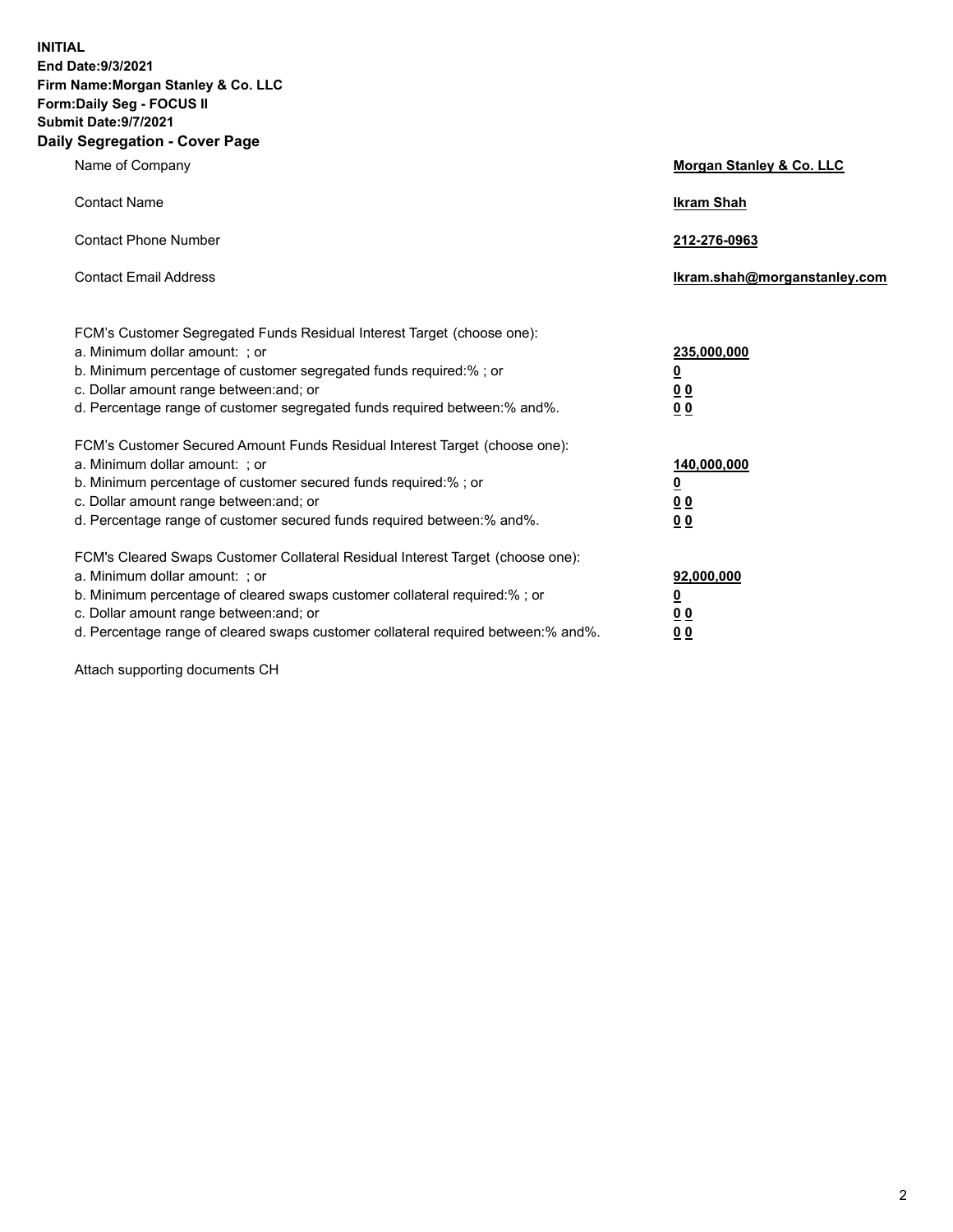|    | <b>INITIAL</b><br>End Date: 9/3/2021<br>Firm Name: Morgan Stanley & Co. LLC<br>Form: Daily Seg - FOCUS II<br><b>Submit Date: 9/7/2021</b><br><b>Daily Segregation - Secured Amounts</b>                                                                                                                    |                                              |
|----|------------------------------------------------------------------------------------------------------------------------------------------------------------------------------------------------------------------------------------------------------------------------------------------------------------|----------------------------------------------|
|    |                                                                                                                                                                                                                                                                                                            |                                              |
| 1. | Foreign Futures and Foreign Options Secured Amounts<br>Amount required to be set aside pursuant to law, rule or regulation of a foreign<br>government or a rule of a self-regulatory organization authorized thereunder<br>Net ledger balance - Foreign Futures and Foreign Option Trading - All Customers | $0$ [7305]                                   |
|    | A. Cash<br>B. Securities (at market)                                                                                                                                                                                                                                                                       | 4,599,908,533 [7315]<br>2,058,673,839 [7317] |
| 2. | Net unrealized profit (loss) in open futures contracts traded on a foreign board of trade                                                                                                                                                                                                                  | 1,012,969,068 [7325]                         |
| 3. | Exchange traded options                                                                                                                                                                                                                                                                                    |                                              |
|    | a. Market value of open option contracts purchased on a foreign board of trade                                                                                                                                                                                                                             | 42,884,636 [7335]                            |
|    | b. Market value of open contracts granted (sold) on a foreign board of trade                                                                                                                                                                                                                               | -17,904,437 [7337]                           |
| 4. | Net equity (deficit) (add lines 1.2. and 3.)                                                                                                                                                                                                                                                               | 7,696,531,639 [7345]                         |
| 5. | Account liquidating to a deficit and account with a debit balances - gross amount                                                                                                                                                                                                                          | 51,853,193 [7351]                            |
|    | Less: amount offset by customer owned securities                                                                                                                                                                                                                                                           | -47,693,755 [7352] 4,159,438<br>[7354]       |
| 6. | Amount required to be set aside as the secured amount - Net Liquidating Equity<br>Method (add lines 4 and 5)                                                                                                                                                                                               | 7,700,691,077 [7355]                         |
| 7. | Greater of amount required to be set aside pursuant to foreign jurisdiction (above) or line                                                                                                                                                                                                                | 7,700,691,077 [7360]                         |
|    | 6.                                                                                                                                                                                                                                                                                                         |                                              |
|    | FUNDS DEPOSITED IN SEPARATE REGULATION 30.7 ACCOUNTS                                                                                                                                                                                                                                                       |                                              |
| 1. | Cash in banks                                                                                                                                                                                                                                                                                              |                                              |
|    | A. Banks located in the United States                                                                                                                                                                                                                                                                      | 111,547,157 [7500]                           |
|    | B. Other banks qualified under Regulation 30.7                                                                                                                                                                                                                                                             | 586,454,459 [7520] 698,001,616<br>[7530]     |
| 2. | <b>Securities</b>                                                                                                                                                                                                                                                                                          |                                              |
|    | A. In safekeeping with banks located in the United States                                                                                                                                                                                                                                                  | 620,338,068 [7540]                           |
|    | B. In safekeeping with other banks qualified under Regulation 30.7                                                                                                                                                                                                                                         | 58,220,636 [7560] 678,558,704<br>[7570]      |
| 3. | Equities with registered futures commission merchants                                                                                                                                                                                                                                                      |                                              |
|    | A. Cash                                                                                                                                                                                                                                                                                                    | 14,320,571 [7580]                            |
|    | <b>B.</b> Securities                                                                                                                                                                                                                                                                                       | $0$ [7590]                                   |
|    | C. Unrealized gain (loss) on open futures contracts                                                                                                                                                                                                                                                        | 388,778 [7600]                               |
|    | D. Value of long option contracts                                                                                                                                                                                                                                                                          | $0$ [7610]                                   |
|    | E. Value of short option contracts                                                                                                                                                                                                                                                                         | 0 [7615] 14,709,349 [7620]                   |
| 4. | Amounts held by clearing organizations of foreign boards of trade                                                                                                                                                                                                                                          |                                              |
|    | A. Cash                                                                                                                                                                                                                                                                                                    | $0$ [7640]                                   |
|    | <b>B.</b> Securities                                                                                                                                                                                                                                                                                       | $0$ [7650]                                   |
|    | C. Amount due to (from) clearing organization - daily variation                                                                                                                                                                                                                                            | $0$ [7660]                                   |
|    | D. Value of long option contracts                                                                                                                                                                                                                                                                          | $0$ [7670]                                   |
|    | E. Value of short option contracts                                                                                                                                                                                                                                                                         | 0 [7675] 0 [7680]                            |
| 5. | Amounts held by members of foreign boards of trade                                                                                                                                                                                                                                                         |                                              |
|    | A. Cash                                                                                                                                                                                                                                                                                                    | 4,142,303,272 [7700]                         |
|    | <b>B.</b> Securities                                                                                                                                                                                                                                                                                       | 1,380,115,134 [7710]                         |
|    | C. Unrealized gain (loss) on open futures contracts<br>D. Value of long option contracts                                                                                                                                                                                                                   | 1,012,580,289 [7720]<br>42,884,636 [7730]    |
|    |                                                                                                                                                                                                                                                                                                            |                                              |
|    | E. Value of short option contracts                                                                                                                                                                                                                                                                         | -17,904,437 [7735] 6,559,978,894             |
| 6. | Amounts with other depositories designated by a foreign board of trade                                                                                                                                                                                                                                     | $[7740]$<br>$0$ [7760]                       |
| 7. | Segregated funds on hand                                                                                                                                                                                                                                                                                   | $0$ [7765]                                   |
| 8. | Total funds in separate section 30.7 accounts                                                                                                                                                                                                                                                              | 7,951,248,563 [7770]                         |
| 9. | Excess (deficiency) Set Aside for Secured Amount (subtract line 7 Secured Statement                                                                                                                                                                                                                        | 250,557,486 [7380]                           |
|    | Page 1 from Line 8)                                                                                                                                                                                                                                                                                        |                                              |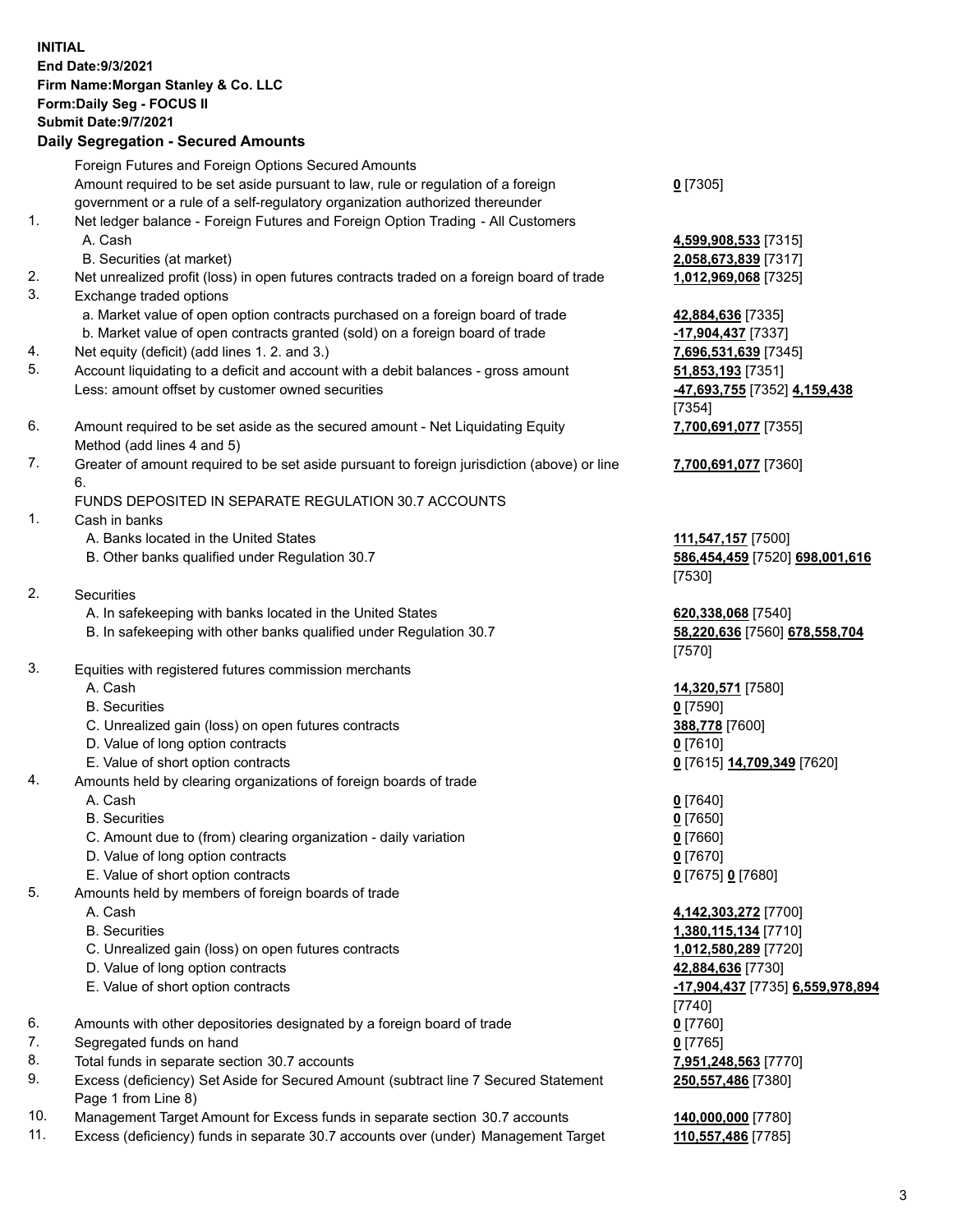|     | <b>INITIAL</b><br>End Date: 9/3/2021<br>Firm Name: Morgan Stanley & Co. LLC<br>Form: Daily Seg - FOCUS II                          |                                                              |
|-----|------------------------------------------------------------------------------------------------------------------------------------|--------------------------------------------------------------|
|     | <b>Submit Date: 9/7/2021</b>                                                                                                       |                                                              |
|     | Daily Segregation - Segregation Statement                                                                                          |                                                              |
|     |                                                                                                                                    |                                                              |
|     | SEGREGATION REQUIREMENTS(Section 4d(2) of the CEAct)                                                                               |                                                              |
| 1.  | Net ledger balance                                                                                                                 |                                                              |
|     | A. Cash                                                                                                                            | 15,152,204,143 [7010]                                        |
| 2.  | B. Securities (at market)                                                                                                          | 7,622,837,124 [7020]                                         |
| 3.  | Net unrealized profit (loss) in open futures contracts traded on a contract market<br>Exchange traded options                      | 2,847,188,027 [7030]                                         |
|     |                                                                                                                                    |                                                              |
|     | A. Add market value of open option contracts purchased on a contract market                                                        | 1,252,868,128 [7032]                                         |
| 4.  | B. Deduct market value of open option contracts granted (sold) on a contract market<br>Net equity (deficit) (add lines 1, 2 and 3) | -896,903,799 [7033]                                          |
| 5.  | Accounts liquidating to a deficit and accounts with                                                                                | 25,978,193,623 [7040]                                        |
|     | debit balances - gross amount                                                                                                      | 171,588,486 [7045]                                           |
|     | Less: amount offset by customer securities                                                                                         | <mark>-171,016,027</mark> [7047] <mark>572,459</mark> [7050] |
| 6.  | Amount required to be segregated (add lines 4 and 5)                                                                               | 25,978,766,082 [7060]                                        |
|     | FUNDS IN SEGREGATED ACCOUNTS                                                                                                       |                                                              |
| 7.  | Deposited in segregated funds bank accounts                                                                                        |                                                              |
|     | A. Cash                                                                                                                            | 2,912,957,348 [7070]                                         |
|     | B. Securities representing investments of customers' funds (at market)                                                             | $0$ [7080]                                                   |
|     | C. Securities held for particular customers or option customers in lieu of cash (at                                                | 2,833,247,813 [7090]                                         |
|     | market)                                                                                                                            |                                                              |
| 8.  | Margins on deposit with derivatives clearing organizations of contract markets                                                     |                                                              |
|     | A. Cash                                                                                                                            | 15,388,968,099 [7100]                                        |
|     | B. Securities representing investments of customers' funds (at market)                                                             | $0$ [7110]                                                   |
|     | C. Securities held for particular customers or option customers in lieu of cash (at                                                | 4,635,464,490 [7120]                                         |
|     | market)                                                                                                                            |                                                              |
| 9.  | Net settlement from (to) derivatives clearing organizations of contract markets                                                    | 72,082,652 [7130]                                            |
| 10. | Exchange traded options                                                                                                            |                                                              |
|     | A. Value of open long option contracts                                                                                             | 1,252,868,128 [7132]                                         |
|     | B. Value of open short option contracts                                                                                            | -896,903,799 [7133]                                          |
| 11. | Net equities with other FCMs                                                                                                       |                                                              |
|     | A. Net liquidating equity                                                                                                          | 12,777,287 [7140]                                            |
|     | B. Securities representing investments of customers' funds (at market)                                                             | $0$ [7160]                                                   |
|     | C. Securities held for particular customers or option customers in lieu of cash (at                                                | $0$ [7170]                                                   |
|     | market)                                                                                                                            |                                                              |
| 12. | Segregated funds on hand                                                                                                           | 154,124,821 [7150]                                           |
| 13. | Total amount in segregation (add lines 7 through 12)                                                                               | 26,365,586,839 [7180]                                        |
| 14. | Excess (deficiency) funds in segregation (subtract line 6 from line 13)                                                            | 386,820,757 [7190]                                           |
| 15. | Management Target Amount for Excess funds in segregation                                                                           | 235,000,000 [7194]                                           |
| 16. | Excess (deficiency) funds in segregation over (under) Management Target Amount                                                     | 151,820,757 [7198]                                           |

16. Excess (deficiency) funds in segregation over (under) Management Target Amount Excess